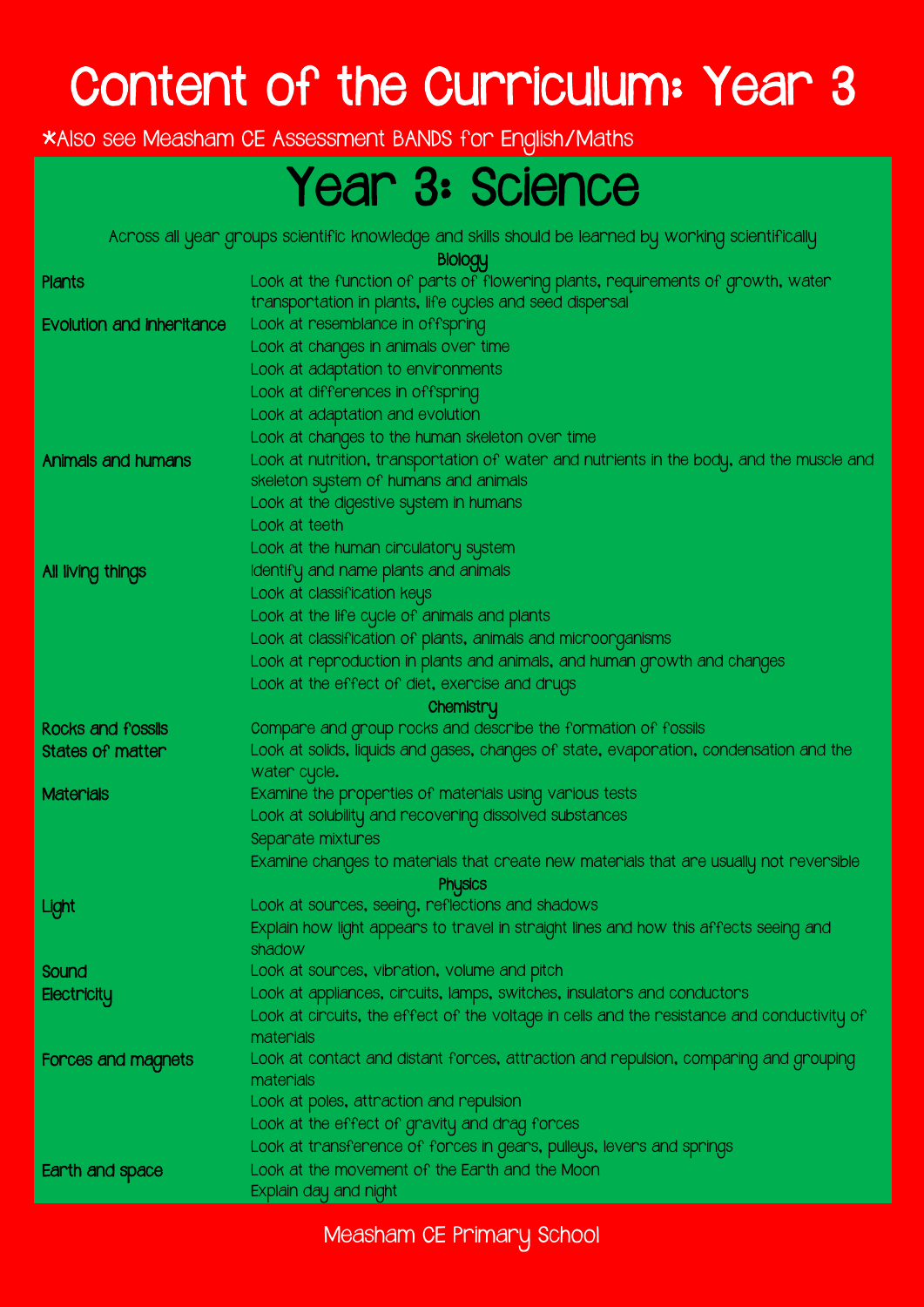# Year 3: Computing

Design and write programs that accomplish specific goals, including controlling or simulating physical systems; solve problems by decomposing them into smaller parts.

Use sequence, selections and repetition in programs; work with variables and various forms of input and output; generate appropriate inputs and predicted outputs to test programs

Use logical reasoning to explain how a simple algorithm works, detect and correct errors in algorithms and programs

Understand computer networks including the internet; how they can provide multiple services, such as the world wide web; and the opportunities they offer for communication and collaboration

Describe how internet search engines find and store data; use search engines effectively; be discerning in evaluating digital content; respect individuals and intellectual property; use technology responsibly, securely and safely

Select, use and combine a variety of software (including internet services) on a range of digital devices to accomplish given goals, including collecting, analysing, evaluating and presenting data and information

# Year 3: Art and Design

Use experiences, other subjects across the curriculum and ideas as inspiration for artwork

Develop and share ideas in a sketchbook and in finished products

Improve mastery of techniques

Learn about the great artists, architects and designers in history

#### Year 3: Music

Play and perform in solo and ensemble contexts, using voice and playing instruments with increasing accuracy, control and expression

Improvise and compose music using the inter-related dimensions of music separately and in combination

Listen with attention to detail and recall sounds with increasing aural memory

Use and understand the basics of the stave and other musical notations

Appreciate and understand a wide range of high-quality live and recorded music from different traditions and from great musicians and composers

Develop an understanding of the history of music

Measham CE Primary School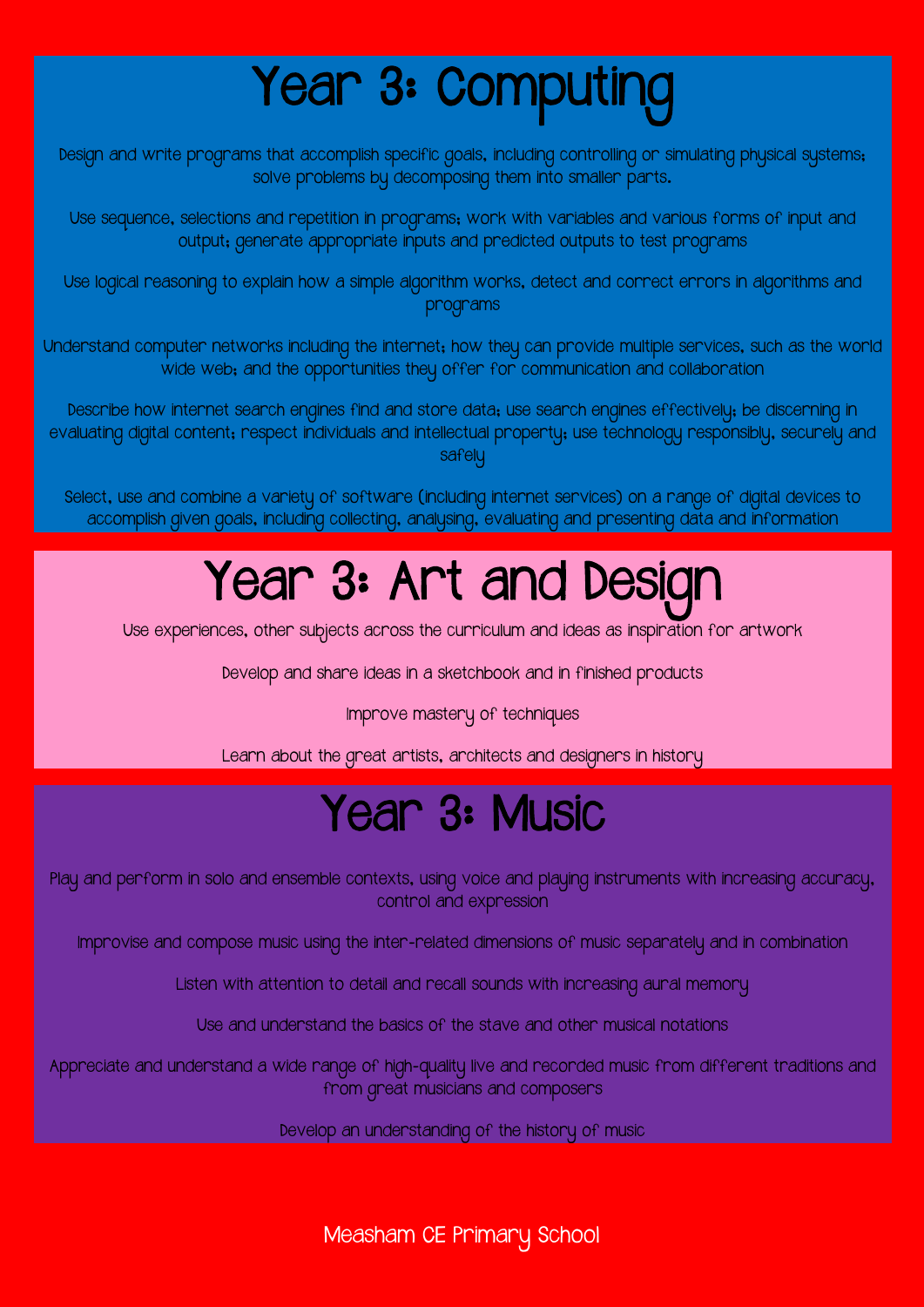## Year 3: Design and Technologu

Through a variety of creative and practical activities, pupils should be taught the knowledge, understanding and skills needed to

engage in an iterative process of designing and making. Design Use research and develop design criteria to inform the design of innovative, functional, appealing products that are fit for purpose, aimed at particular individuals or groups Generate, develop, model and communicate their ideas through discussion, annotated sketches, cross-sectional and exploded diagrams, prototypes, pattern pieces and computer-aided design Make Select from and use a wider range of tools and equipment to perform practical tasks, such as cutting, shaping, joining and finishing, accurately Select from and use a wider range of materials and components, including construction materials, textiles and ingredients, according to their functional properties and aesthetic qualities Evaluate Investigate and analyse a range of existing products Evaluate their ideas and products against their own design criteria and consider the views of others to improve their work Understand how key events and individuals in design and technology have helped shape the world Technical knowledge Apply their understanding of how to strengthen, stiffen and reinforce more complex structures Understand and use mechanical systems in their products, such as gears, pulleys, cams, levers and linkages Understand and use electrical systems in their products, such as series circuits incorporating switches, bulbs, buzzers and motors Apply their understanding of computing to programme, monitor and control their products Cooking and nutrition Understand and apply the principles of a healthy and varied diet Prepare and cook a variety of predominantly savoury dishes using a range of cooking techniques Understand seasonality and know where and how a variety of ingredients are grown, reared, caught and processed